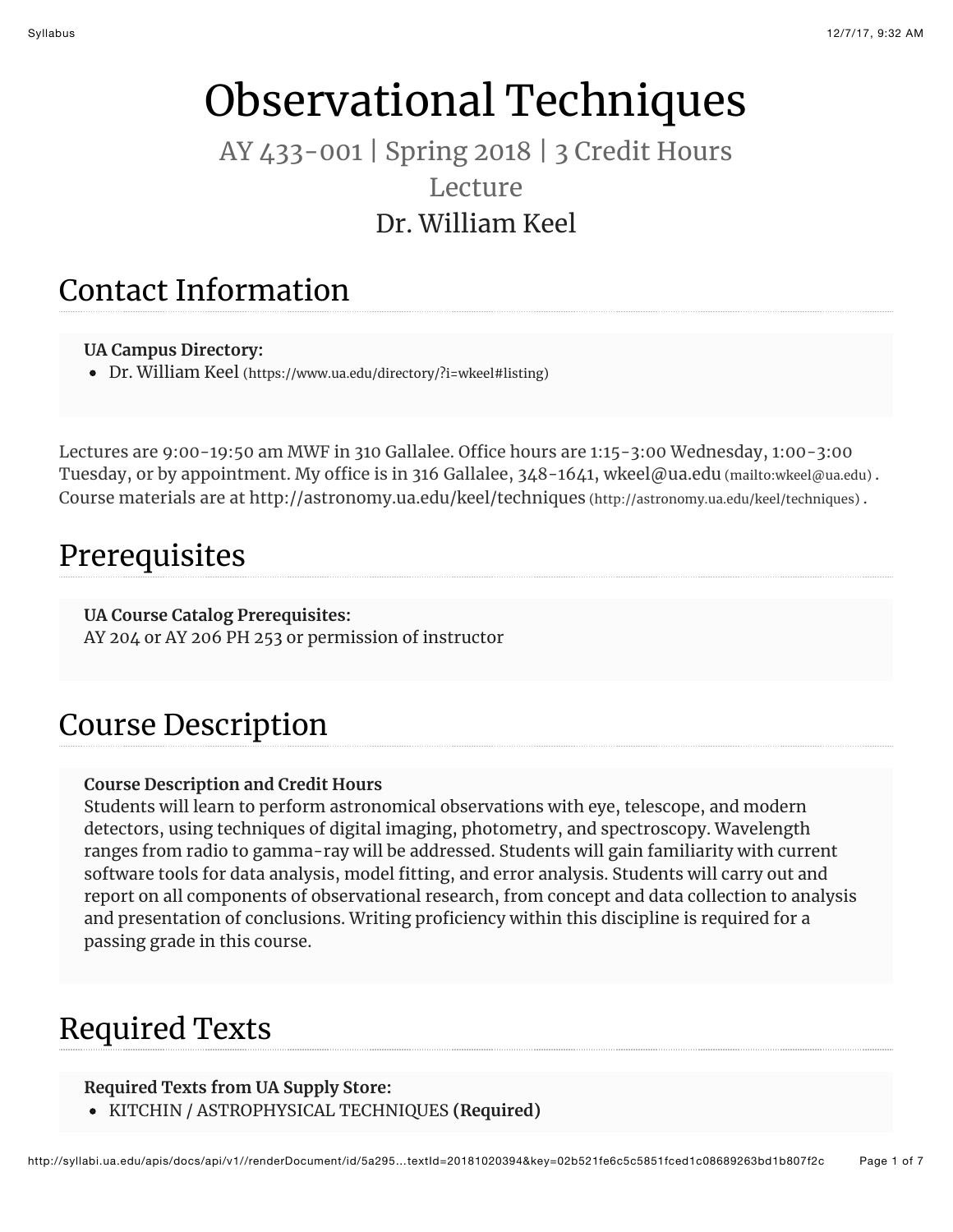KITCHIN (RENTAL) / (RENTAL) ASTROPHYSICAL TECHNIQUES **(RENTAL)**

### Course Objectives

Students will learn to perform astronomical observations with eye, telescope, and modern detectors, using techniques of digital imaging, photometry, and spectroscopy. Students will gain familiarity with current software tools for data analysis, model fitting, and error analysis. Students will carry out and report on all components of observational research, from concept and data collection to analysis and presentation of conclusions.

# Student Learning Outcomes

On successful completion of this course, students will:

- be able to perform astronomical observations with eye, telescope, and modern detectors.
- understanding principles of data analysis, model fitting, and error analysis.
- be familiar with current software tools for these tasks.

- be able to carry out and report a complete research project, from concept and data collection to analysis and conclusions.

# Other Course Materials

Web material at http://astronomy.ua.edu/keel/techniques

# Outline of Topics

| Date          | Topics (chapter)                                                                                              |
|---------------|---------------------------------------------------------------------------------------------------------------|
| $10 -$<br>Jan | Intro - radiation, Stokes parameters, far-field detection. Atmosphere, telescopes, optics,<br>detection       |
| $12 -$<br>Jan | Electronic resources to master - literature, catalogs, data. (Electronic access tips) (5.5)                   |
| $17 -$<br>Jan | Detectors I: the eye, photomultipliers (1.1)                                                                  |
| $19 -$<br>Jan | Detectors II: CCDs. Instrumental signatures, subpixel properties, pixel boxes versus sampling<br>fn $(1.1.8)$ |
| $22 -$<br>Jan | Detectors III: IR (1.1.15)                                                                                    |
| $24 -$        |                                                                                                               |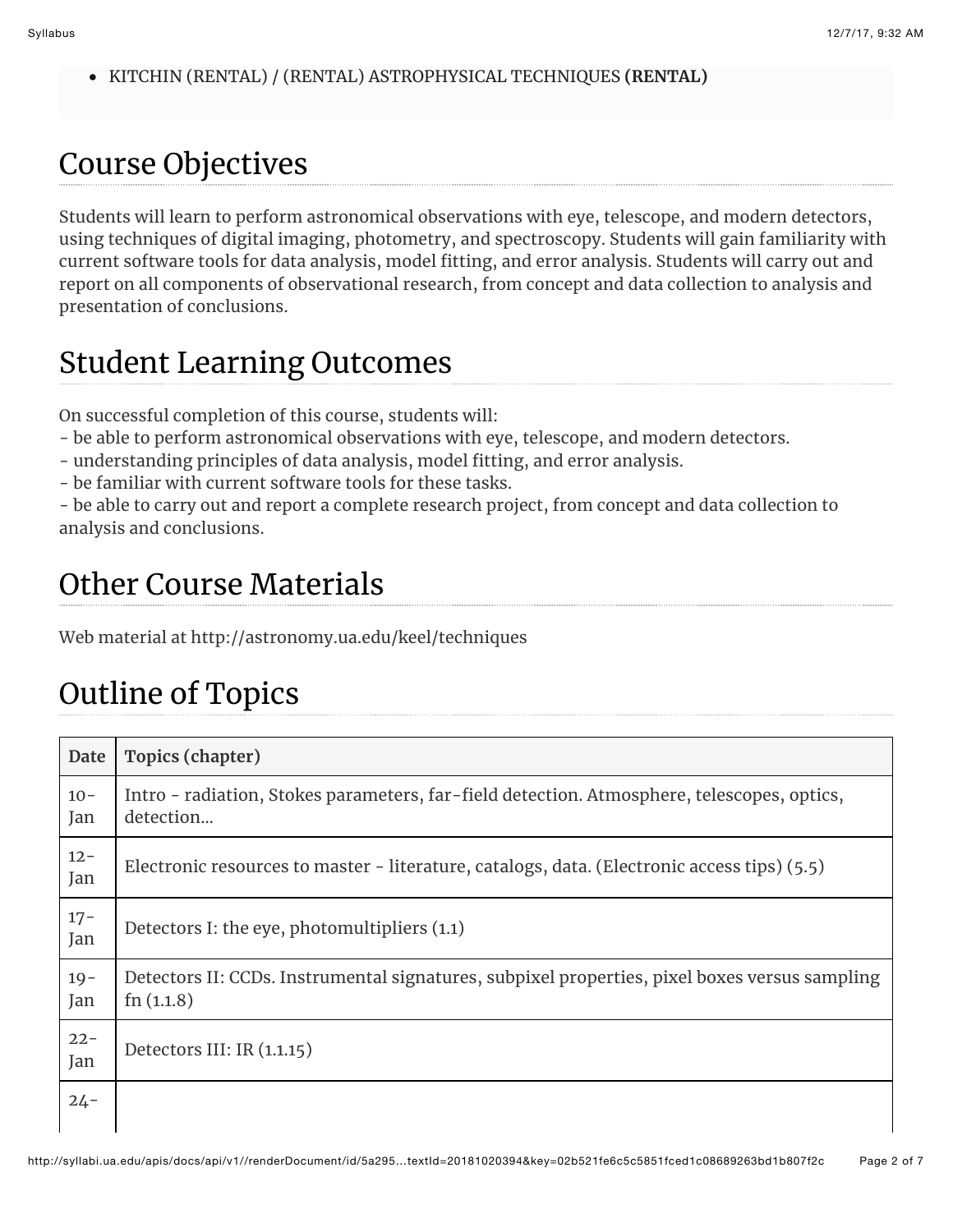| Jan           | Noise and S/N optimization, Poisson processes, model fitting/testing (1.1.17)                                                                   |
|---------------|-------------------------------------------------------------------------------------------------------------------------------------------------|
| $26 -$<br>Jan | Important statistical ideas - parametric/nonparametric. Bayesian/frequentist.                                                                   |
| $29 -$<br>Jan | Telescopes I: image formation, diffraction aberrations. Designs.(1.1.18,19)                                                                     |
| $31 -$<br>Jan | Telescopes II: optical fundamentals, optical components (1.1.19)                                                                                |
| $2 -$<br>Feb  | Telescopes III: structures and mountings. Tracking/acquisition, moving targers.                                                                 |
| $5-$<br>Feb   | Atmospheric effects: seeing, high-speed imaging, adaptive optics. Refraction, dispersion.<br>(1.1.22)                                           |
| $12 -$<br>Feb | Observatory enclosures and sites - dome/thermal effects. Weather and climate, atmospheric<br>windows. Robotic ops, light pollution/RFI.(1.1.24) |
| $7-$<br>Feb   | Space astronomy - orbital and mission considerations, pointing, attitude control and<br>determination. High-alt balloons.                       |
| $9-$<br>Feb   | Brief history of space astronomy                                                                                                                |
| $12 -$<br>Feb | Brief history of space astronomy                                                                                                                |
| $14 -$<br>Feb | Hubble - operation, instruments, data                                                                                                           |
| $16 -$<br>Feb | No class (UA high-school physics contest)                                                                                                       |
| $19-$<br>Feb  | (Other) current/pending space observatories, archival data introduction                                                                         |
| $21 -$<br>Feb | Radio and microwave detection; single-dish antennae (1.2)                                                                                       |
| $23 -$<br>Feb | X-ray and gamma-ray detection. Modulation collimation, grazing-incidence optics, coded<br>masks.(1.3)                                           |
| $26 -$<br>Feb | Software for astronomical analysis. IRAF, IDL, Python Mira, Maxim, Registax.                                                                    |
| $28 -$<br>Feb | Theory of imaging - the inverse problem, deconvolution, image display and processing. (2.1)<br>First essay due (case study of obs technique)    |
| $2 -$         | Imaging at the telescope. History (esp. photography), drift scanning, stacking. Even the                                                        |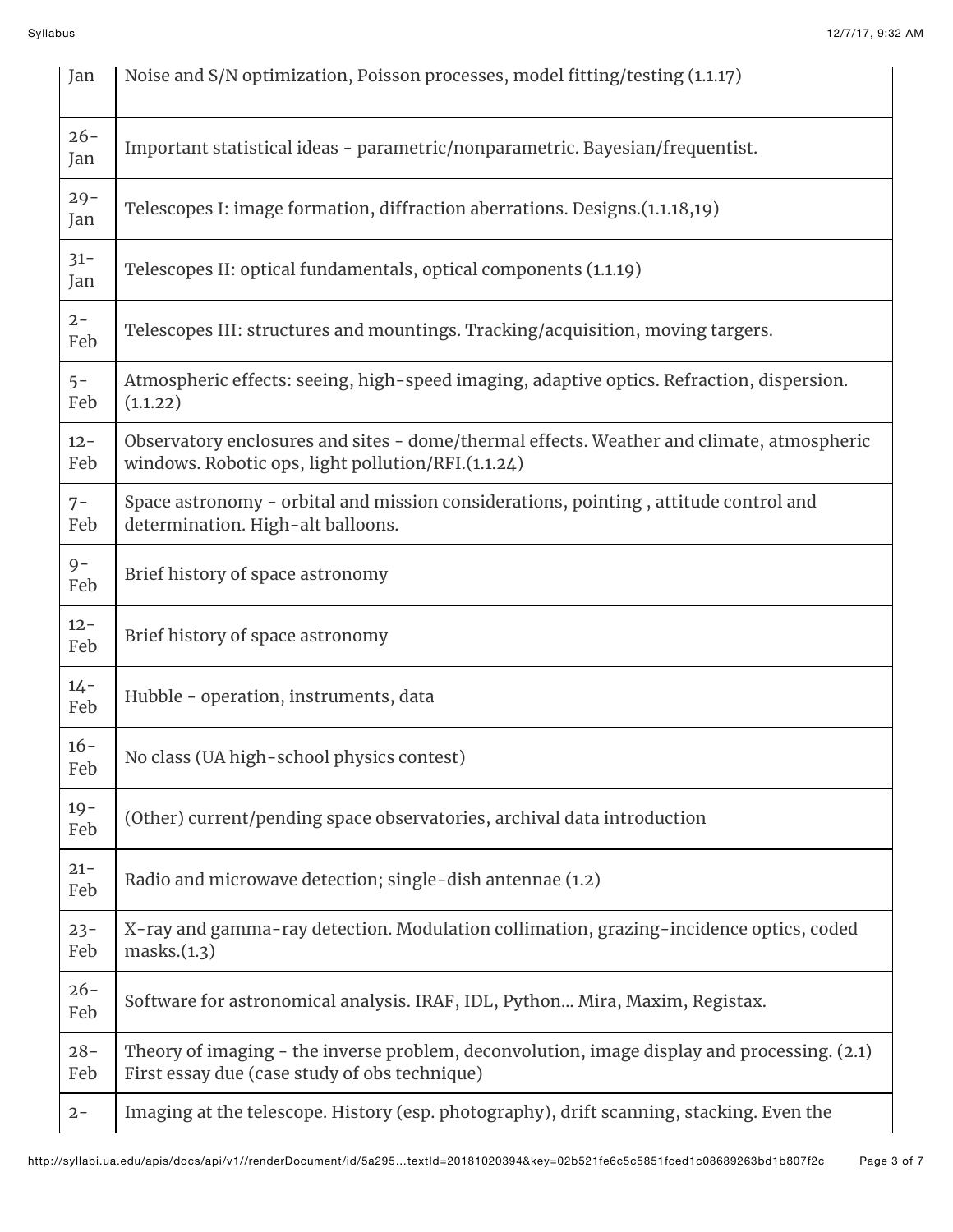| Mar           | shutter matters. (2.2)                                                                                                                          |
|---------------|-------------------------------------------------------------------------------------------------------------------------------------------------|
| $5-$<br>Mar   | Radio interferometry; deconvolution again. Aperture synthesis, VLBI (2.3)                                                                       |
| $7-$<br>Mar   | Optical/IR interferometry, spectral and spatial. Fabry-Perot, Fourier-transform instruments.                                                    |
| $9-$<br>Mar   | Occultation and radar imaging (2.7,2.8)                                                                                                         |
| $19 -$<br>Mar | Photometry. Details, details. Absolute/differential, calibration, single/multiobject.<br>Filter/detector (magnitude) systems. (3.1)             |
| $21 -$<br>Mar | Photometry: atmospheric extinction and dispersion. Time series, period analysis. Exoplanet<br>transits, Doppler beaming, binary properties(3.2) |
| $23 -$<br>Mar | Spectroscopy/spectrophotometry. Spectrographs - point-source, slit, IFU. Slits, image<br>slicers, fibers, matching the telescope. (4)           |
| $26 -$<br>Mar | Spectroscopic data analysis                                                                                                                     |
| $28 -$<br>Mar | Astrometry - coordinate systems, spherical trig and matrix approaches, wide- and narrow-<br>field measurements (5)                              |
| $30 -$<br>Mar | Astrometry - precession, nutation, aberration (5.1)                                                                                             |
| $2 -$<br>Apr  | Polarimetry - broadband, single-channel and imaging, spectropolarimetry (5.2)                                                                   |
| $4-$<br>Apr   | Particle astrophysics - Cerenkov systems, particle tracking, gravitational waves (1.4-1.6)                                                      |
| $9-$<br>Apr   | Case studies in data analysis. Put the effort where it does the most good.                                                                      |
| $11 -$<br>Apr | Data assessment and presentation. Graphics principles and standards, interaction with eye<br>and brain                                          |
| $13 -$<br>Apr | The art of the proposal                                                                                                                         |
| $16 -$<br>Apr | Ethics in astronomy - research practice, credit, fairness in and out, bias conscious and<br>unconscious, acting like a human being.             |
| $18 -$<br>Apr | Ethics in astronomy - research practice, credit, fairness in and out, bias conscious and<br>unconscious, acting like a human being.             |
| $20 -$<br>Apr | Special meta-topics: multiwavelength astrophysics. Source and resolution matching.                                                              |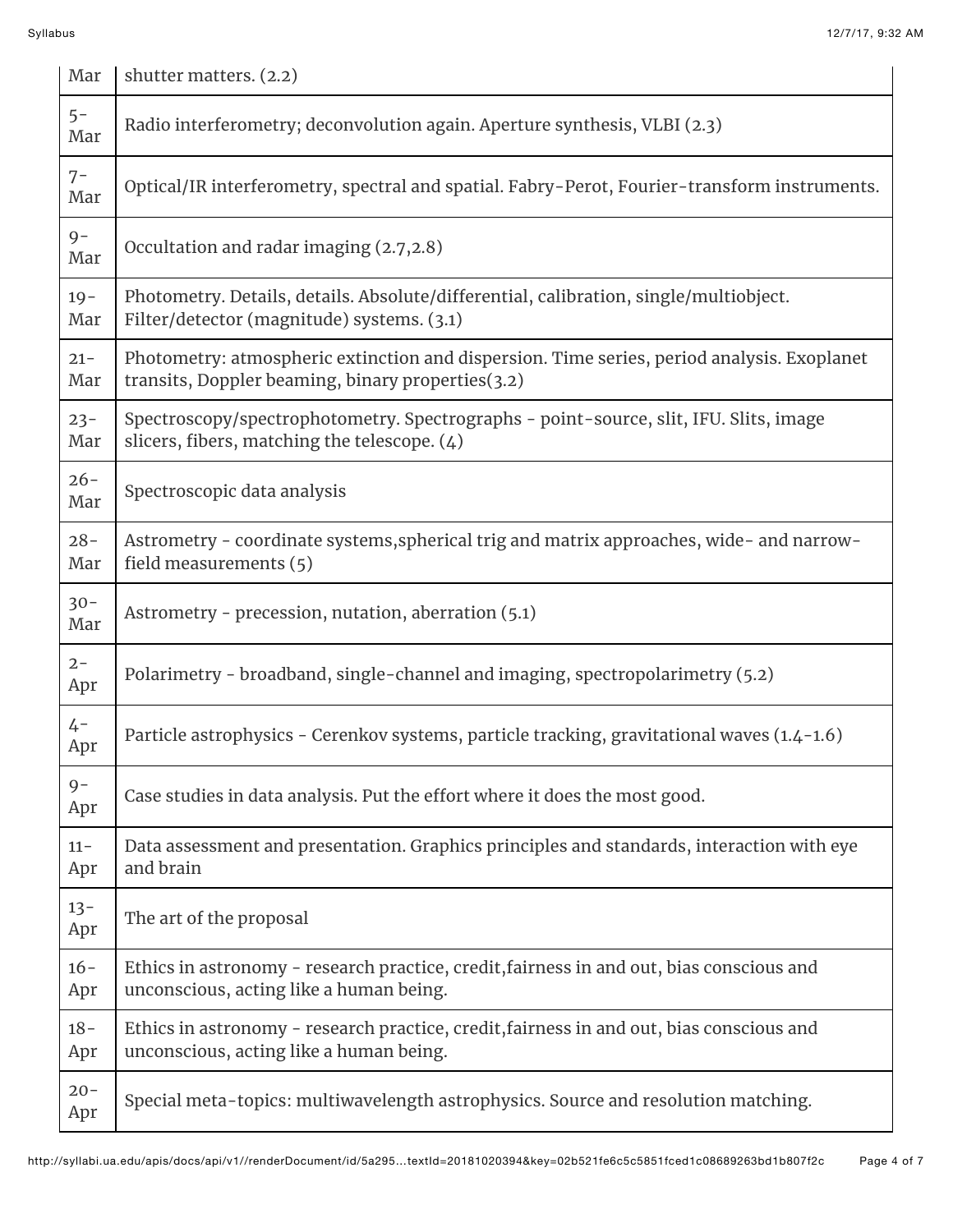Ĭ

 $\mathbf{I}$ 

| 23-<br>Apr | Special meta-topics: combining survey data              |
|------------|---------------------------------------------------------|
| 25-<br>Apr | Special meta-topics: citizen science, handling big data |
| 27-<br>Apr | Special topics/overflow                                 |

### Exams and Assignments

There will be regular homework assignments, both paper and digital. In addition,there will be several observing projects for students enrolled in AY533 (these will be extra credit for 433 students). The final exam will be a mock observing proposal in take-home format, adhering to formats used by national observatories or space facilities (typically 4 pages, single spaced), due on the scheduled exam date for the class (Friday, May 4). There will be hands-on observing sessions using our campus observatory and the remote SARA observatories. Scheduling of these always depends on the weather as well as telescope allocations; opportunities will be announced a few days in advance.

**Writing assignments:** AY433 carries a W designation. As such, writing proficiency is required for a passing grade in this course; a major essay assignment (detailing the application of a selected astronomical technique to a current problem; 5 pages double-space) early in the term, and the final proposal, will be graded both on technical content and the quality of the writing. The first paper will be graded and returned by the midterm grade date, March 2.

# Grading Policy

There will be regular homework assignments, both paper and digital. In addition,there will be several observing projects for students enrolled in AY533 (these will be extra credit for 433 students). The final exam will be a mock observing proposal in take-home format, adhering to formats used by national observatories or space facilities (typically 4 pages, single spaced), due on the scheduled exam date for the class (Friday, May 4). There will be hands-on observing sessions using our campus observatory and the remote SARA observatories. Scheduling of these always depends on the weather as well as telescope allocations; opportunities will be announced a few days in advance.

# Policy on Missed Exams and Coursework

Late or missed work will be handled on a case-by-case basis, with the primary aim to ensure that each student demonstrates all the knowledge and skills being evaluated.

# Attendance Policy

Students are responsible for any lecture material they may miss. There is substantial online material to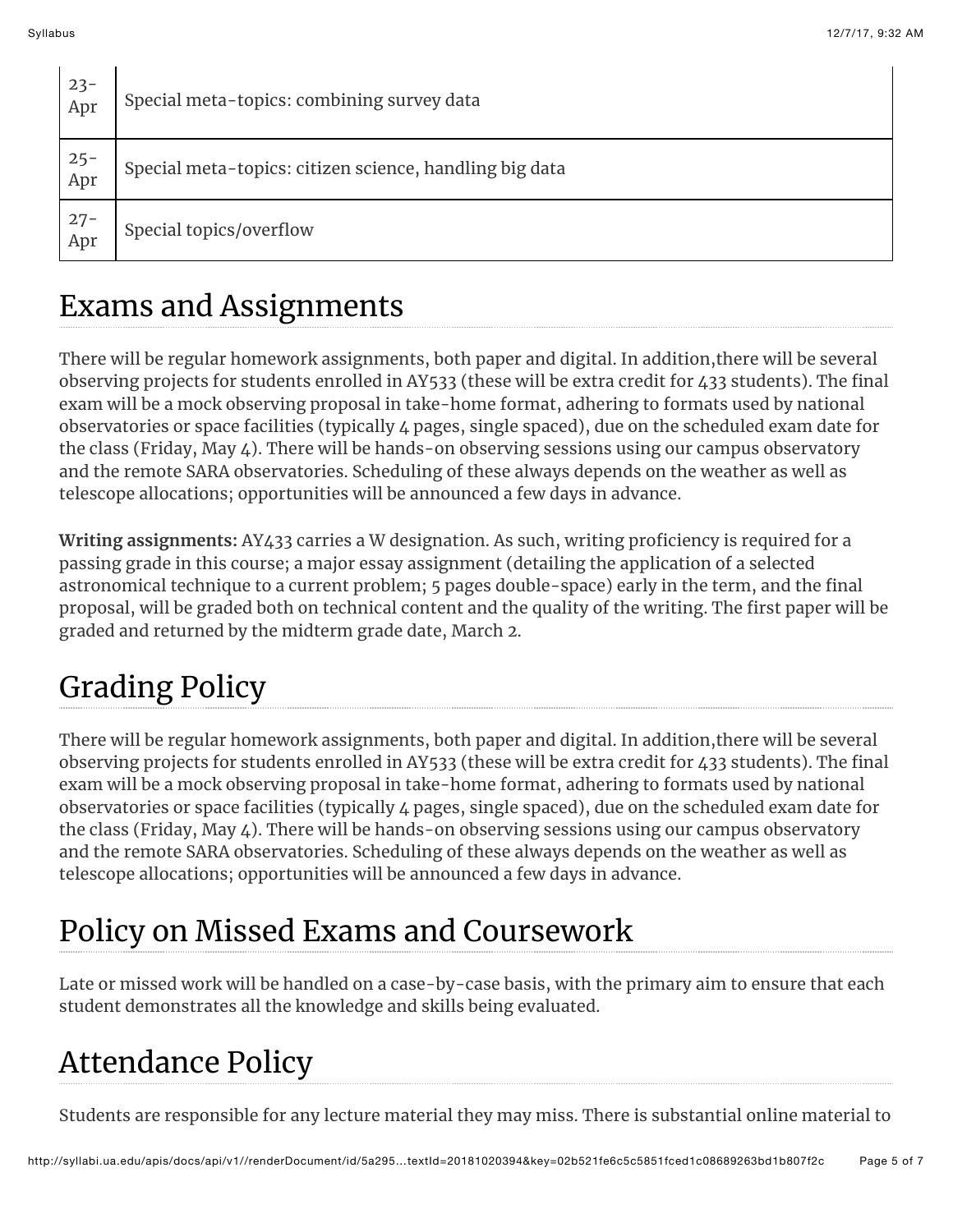assist in this.

# Notification of Changes

The instructor will make every effort to follow the guidelines of this syllabus as listed; however, the instructor reserves the right to amend this document as the need arises. In such instances, the instructor will notify students in class and/or via email and will endeavor to provide reasonable time for students to adjust to any changes.

#### Statement on Academic Misconduct

Students are expected to be familiar with and adhere to the official Code of Academic Conduct [\(http://catalog.ua.edu/undergraduate/about/academic-regulations/student-expectations/code-academic-conduct/\) pr](http://catalog.ua.edu/undergraduate/about/academic-regulations/student-expectations/code-academic-conduct/)ovided in the Online Catalog.

## Statement On Disability Accommodations

Contact the Offi[ce of Disability Services \(ODS\) \(http://catalog.ua.edu/undergraduate/about/support](http://catalog.ua.edu/undergraduate/about/support-programs/disability-services/)programs/disability-services/) as detailed in the Online Catalog.

# Severe Weather Protocol

[Please see the latest Severe Weather Guidelines \(http://catalog.ua.edu/undergraduate/about/support](http://catalog.ua.edu/undergraduate/about/support-programs/severe-weather-guidelines/)programs/severe-weather-guidelines/) in the Online Catalog.

# Pregnant Student Accommodations

Title IX protects against discrimination related to pregnancy or parental status. If you are pregnant [and will need accommodations for this class, please review the University's FAQs on the UAct website](https://www.ua.edu/campuslife/uact/information/pregnancy) (https://www.ua.edu/campuslife/uact/information/pregnancy) .

# Religious Observances

Under the Guidelines for Religious Holiday Observances, students should notify the instructor in writing or via email during the first two weeks of the semester of their intention to be absent from class for religious observance. The instructor will work to provide reasonable opportunity to complete academic responsibilities as long as that does not interfere with the academic integrity of the course. See full guidelines at Religious Holiday Observances Guidelines

[\(http://provost.ua.edu/uploads/3/9/7/6/39760652/oaa\\_guidelines\\_for\\_religious\\_holiday\\_observance.pdf\) .](http://provost.ua.edu/uploads/3/9/7/6/39760652/oaa_guidelines_for_religious_holiday_observance.pdf)